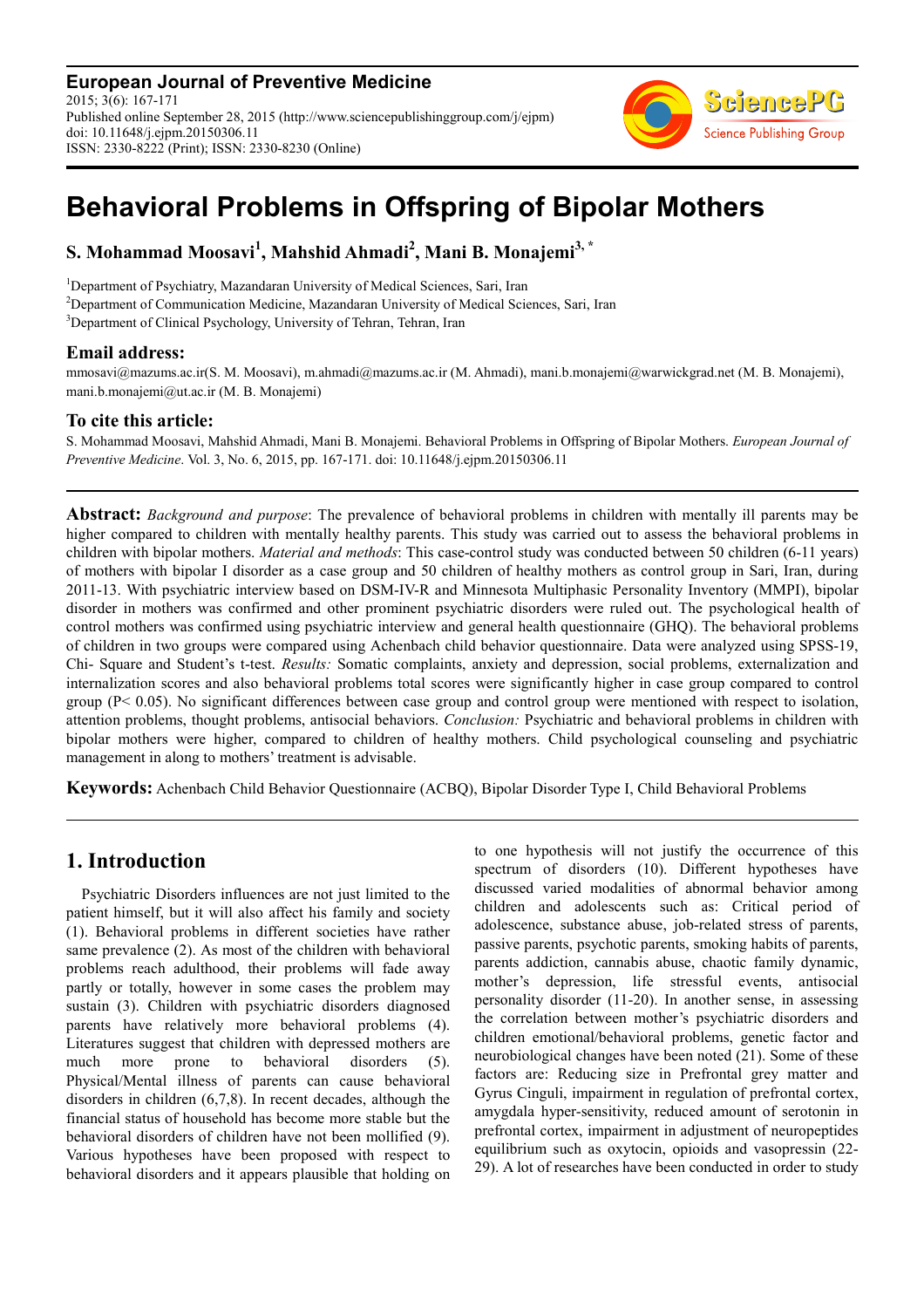the children behavioral problems; in this study Achenbach Child Behavior Questionnaire (ACBQ) has been used. A few number of studies regarding children having bipolar mothers experiencing behavioral disorders have been conducted and as most of these children are not under clinical treatment, their issues remain unresolved and more likely they would sustain for so many years. Furthermore, it is advisable to implement therapeutic intervention among these children as soon as possible in order to mitigate adverse consequences. Impeccable timing could led to decrease in unfavorable social consequences and family issues. Thus, this research was conducted to assess the behavioral problems among children with bipolar mothers.

## **2. Material and Methods**

This case-control study was conducted between 50 offspring (6-11years old) of mothers with Bipolar Disorder Type I as case group and 50 children of healthy mothers as control group in Sari/Iran during 2011-13. People were chosen via purpose sampling method.

Exclusion Criteria: After assessing past personal history, past medical history, conducting psychiatric interview and physical and neurological examination, if child had a serious somatic/psychiatric illness or was diagnosed as mental retard, child was excluded from the research. The procedure was continued until each of groups reached 50 people. With conducting an interview based on of DSM-IV-R and Minnesota Multiphasic Personality Index (MMPI), bipolar disorder type I in mothers was confirmed and other prominent psychiatric disorders were ruled out. The psychological health of mothers in control group was confirmed by psychiatric interview and general health questionnaire (GHQ). The behavioral problems in two groups of children were compared using ACBQ. After clarifying mothers about the study and reassuring them about the anonymity of questionnaires and confidentiality of their information, written informed consents were obtained. ACBQ filled by mothers and if the mother was illiterate, research assistant completed the questionnaire instead of her.

ACBQ was created in 1979 for assessing mental disorders and children's adaptation with their environment (30). This test contains 113 questions with 0-2 score. In absence of maladaptive behavior, the score would be 0 and in an existence, the score 2 is given. Total score less than 66 is considered as normal, 66-70 is borderline and more than 70 is pathologic. The scales are: isolation, somatic complaints, anxiety and depression, social problems, thought problems, attention problems, crime and aggressive behavior. Validity of the research instrument assessed and confirmed by content's value method. Reliability in 1381 confirmed by Tehrani and colleagues (31) in Research institute of cognitive sciences with the aid of norm-finder form. The data analyzed through SPSS-19, Chi-Square and Student t-test. In this research degree of meaningfulness considered to be 0.05.

#### **3. Results**

In this study 100 children including 47 girls and 53 boys (6-11 years old) participated. Regarding gender distribution in children's group with healthy mother, 47% were girls and 53% boys. In a children's group with bipolar mothers, the distribution percentage between boys and girls were 55% and 45% respectively. Thus, there was not a meaningful difference between two groups respecting to gender distribution. In case-group average age was  $9.70 \pm 2.70$  and in control group average was  $9.80 \pm 2.80$  and the difference was not meaningful. The children of bipolar mothers had more internalization and externalization score comparing to control group (Table 1).

The scores of somatic complaints, in case-group were noticeably higher comparing to control group; anxiety and depression had a meaningful rise. Social problems were noticeably higher in case group comparing to control group and this last item had the most difference between groups (P<0.05)(Table 1). Regarding social isolation and crime scale, no noticeable difference was observed. Thought problems and Attention problems scale didn't have noticeable difference (Table 1). In bipolar mothers group, total score of children with behavioral problems had an evident increase  $(p\leq 0.001)$ (Table 2).

*Table 1. Mean/SD of mental disorders of children with or without bipolar mothers.* 

| <b>Mental Disorders</b> | <b>Case Group</b> | Control group   |         |
|-------------------------|-------------------|-----------------|---------|
| <b>Ouestionnaire</b>    | (Mean, SD)        | (Mean, SD)      | P value |
| Social Isolation        | $4.12 \pm 2.34$   | $3.11 \pm 1.3$  | 0.078   |
| Somatic Complaints      | $2.14 \pm 1.34$   | $0.11 \pm 0.3$  | 0.045   |
| Anxiety/Depression      | $6.72 \pm 2.34$   | $3.45 \pm 0.3$  | 0.023   |
| Social Problems         | $3.22 \pm 1.34$   | $3\pm 0.3$      | 0.012   |
| Thought problems        | $1.22 \pm 0.14$   | $1.01 \pm 0.2$  | 0.098   |
| Attention problems      | $1.12 \pm 2.34$   | $1.11 \pm 0.3$  | 0.089   |
| Crime                   | $3.18 \pm 1.24$   | $2.91 \pm 0.3$  | 0.087   |
| Internalization         | $13.12 \pm 3.12$  | $7.4 \pm 1.3$   | 0.001   |
| Externalization         | $14.13 \pm 2.3$   | $9.13 \pm 3.02$ | 0.001   |
| <b>Total Issues</b>     | $27.12 \pm 2.3$   | $16.9{\pm}4.4$  | 0.001   |

*Table 2. Frequency of mental disorder of children with normal and bipolar mothers.* 

| <b>Mental Disorders</b><br><b>Ouestionnaire</b> | <b>Group with</b><br><b>Bipolar mothers</b><br>(Percentage) | <b>Group with</b><br>normal Mothers<br>(Percentage) | <b>P</b> Value |
|-------------------------------------------------|-------------------------------------------------------------|-----------------------------------------------------|----------------|
| Without disorder                                | 39%                                                         | 73%                                                 | 0.001          |
| Borderline                                      | 35%                                                         | 19%                                                 | 0.001          |
| With Disorder                                   | 26%                                                         | 8%                                                  | 0.001          |

## **4. Discussion**

Based on findings of this study, score of behavioral problems among children with bipolar mothers in scales of somatic complaints, anxiety and depression, social problems, internalization problems, externalization problems and total problems were more than control group. However, regarding attention problems, thought problems and delinquency, there weren't conspicuous differences between groups.

A lot of studies regarding risk of mental illness in offspring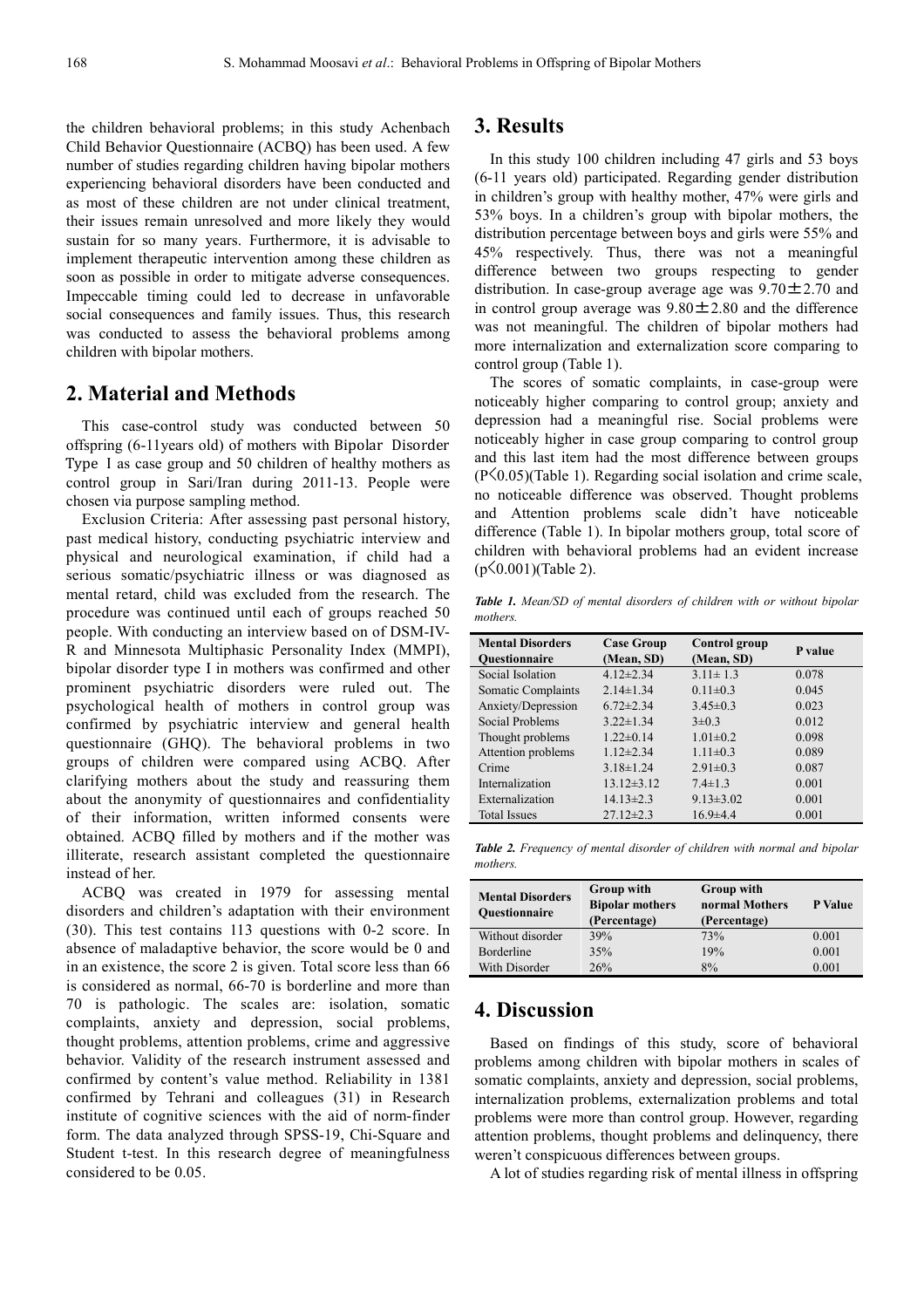of parents with severe mental or physical problems, impaired relationship of mother and child, mother's emotional mutilation, compromised working schedule of mother, mother's social problems, mother's eating disorder, mother's depression and relation of biologic factors have been conducted (32-39). Nonetheless, the main feature of previous researches, which have been conducted so far, is that except depression and schizophrenia, it hasn't been focused on a specific psychiatric disorder in mother and its influence on child's abnormal behavior. Another common feature between studies is that they have studied the disorders in general and even if they focused on specific topic, in most cases aggressive behavior or substance abuse in children and adolescents were targeted as abnormal behavior (40) and in contrast to this study they have less focused on categorizing these problems. The findings of this study are comparable with the study of Bartels and colleagues (41) and Halpern (42) who have assessed the problems of internalization and externalization. Although, in their studies these two factors have been noticed narrowly. Weaver and colleagues (32) and olive and colleagues (43), assessed mother's psychiatric problems and its effects on child's behavior, their results are concordant with current study. In aforementioned studies, mother's psychiatric problems have been discussed in general and bipolar disorder hasn't been scrutinized effectively. In another study conducted by Ostiguy and colleagues (44) internalization and externalization and communication problems of the children with bipolar parents reported and the result of the study was similar to the result of the current study. Nonetheless, in current study other problems like depression/anxiety and somatoform problems in children with bipolar mothers have been noticed. Possibly, difference in results has stemmed from the fact that in aforementioned study both of the parents were studied while in current study we focused on a relationship between mother and child specifically because of the crucial impact of mother on child between critical age of 6-11 years old. Thus, mother's behavioral impairment would have much more impact on children. Garcia and colleagues (45) have studied impact of parents' psychiatric impairments on children behavioral abnormality and they have concluded that anxiety, depression and attention disorders are existed in half of the children with psychiatric impaired parents. Increase in anxiety and depression scales is being noticed while attention disorders didn't have conspicuous rising and this can result from using different research instruments. Another reason could be that, in Ostiguy's study, disorders of both parents were studied while in current study we focused only on mother's psychiatric problems. In Moosavi and colleagues study (46) behavioral problems in children with psychiatric impaired mother reported higher than those with normal mothers. In their study, externalization and internalization, physical complaints and social issues were reported higher and the difference was meaningful, however mentioned study was conducted among mothers with OCD. The Results of current study is consistent with the result of the study conducted by Daniel and Colleagues (52). Although in their study, in

addition to Bipolar disorder they focused on other serious psychiatric disorders such as schizophrenia and major depressive disorder. In their study, they discussed that Offspring of parents with serious mental illness are at increased risk for a range of psychiatric disorders and one third of them may develop a serious mental illness by early adulthood (52). Korschun (53) speculated that temperament and behavior of toddlers whose mothers have bipolar disorder shows that toddlers who struggle with frustration, restraint and negative emotions may be at increased risk for behavioral problems over time.

Another results in other studies (21,18,13, 4-6) were assessed, which were similar to the result of current study. Internalization and externalization scale's results in former studies (47-49) are consistent with the result of current study. In assessing various findings, study, which concentrates on mother's psychiatric problems and its effects specifically on physical, complaints and thought problems, weren't found. Based on the results of this study and other studies, as aforementioned, the behavioral problems in children with psychiatric impaired mothers are more. Paying attention to behavioral issues and dividing them into different scales is vital because in primary and secondary intervention can be focused on a specific problem and this will save time and energy. In some cases, which we have limited human resource or clinical facilities it can be effective, furthermore it can minimize our costs and it will optimize our therapeutic process. These children have more educational problems (50) and this can be resulted from symptoms and physical complaints and depression and anxiety. Furthermore, social issues can cause educational problems in these children.

To put the whole idea in perspective, it can be concluded that it is vital to diagnose the type and severity of these problems among children. It has been noticed that short-term clinical intervention is more effective on improving child behavior and indirectly it will affect mother's behavior (51). Additionally, effects of mother's behavioral disorders can remain in child and it can be passed to next generation (44). Hence, it is important to pay attention to these problems.

## **References**

- [1] Bradford R. Quality of Life in Young People: Rating and Factor Structure of the Quality of Life Profile, Adolescent Version. Journal of Child and Adolescent Psychiatry. 2002; 25:261-274.
- [2] Rescorla L, Achenbach TH, Lvanova MY, Dumenci L, Almqvist F, Bilenberg N, et al. Behavioral and Emotional Problems Reported by Parents of Children Age 6 to 16 in 31 Societies. J Emot Behav Disord. 2007;15(3):130-42.
- [3] Gershuny B S, Baer L, Radomsky AS, Wilson K A, Jenike MA. Connection among Symptoms of Obsessive-Compulsive Disorder and Posttraumatic Stress Disorder: A Case Series. Behav Res Ther. 2003; 41: 1029- 41.
- [4] Wamboldt MZ, Reiss D. Exploration of Parenting Environments in the Evolution of Psychiatric Problems in Children. Am J Psychiatry. 2006;163:951- 3.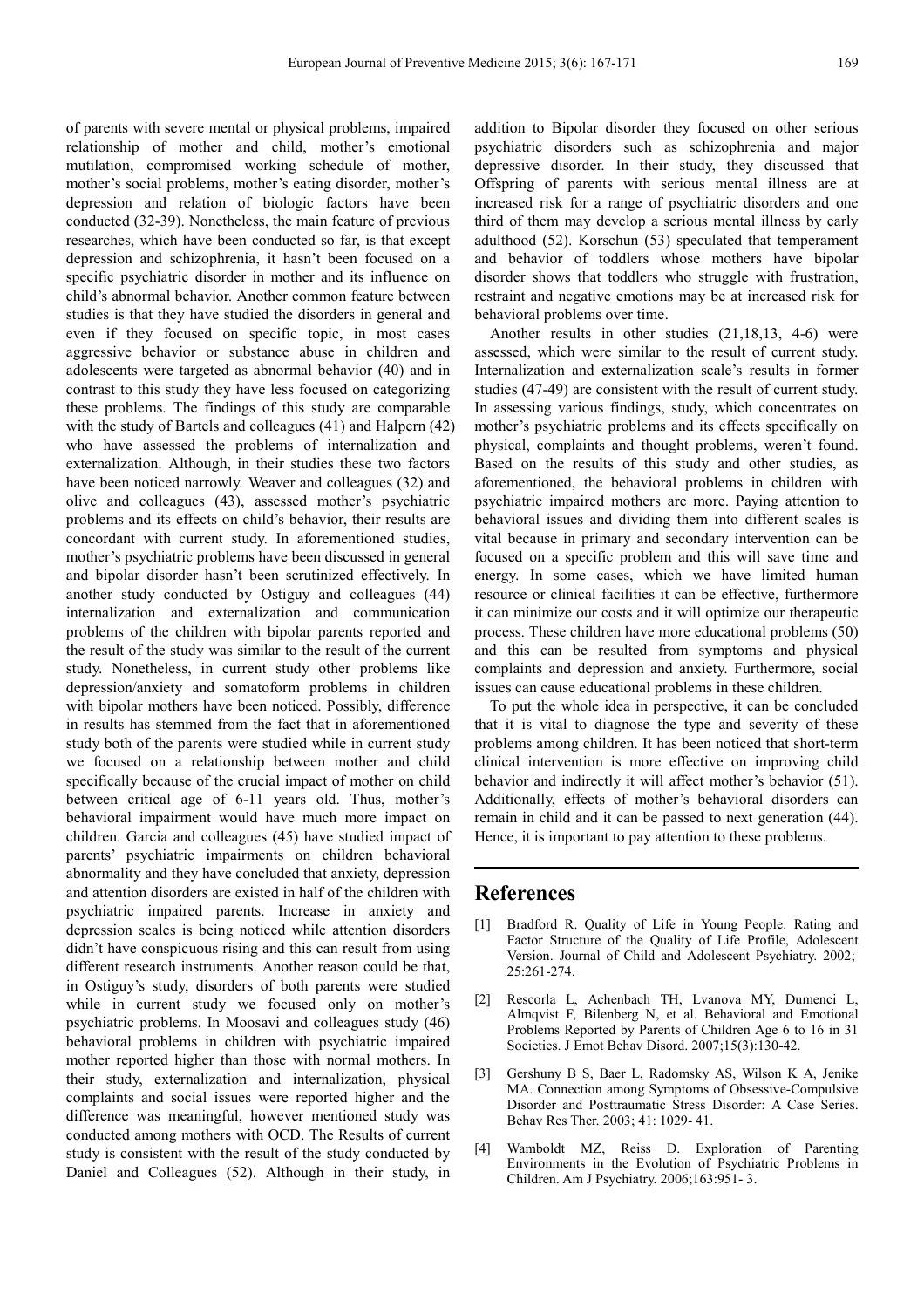- [5] Weller EB, Rowan A, Elia J, Weller RA. Aggressive Behavior in Patients with attention- deficit htperactivity disorder, Conduct Disorder and pervasive devwlopmental disorders. J Clin Psychiatry. 1999;60(15):5-11.
- [6] Jung HH, Kim CH, Chang JH, Park YG, Chung SS, Chang JW. Bilateral Anterior Cingulotomy for Refractory Obsessive-Compulsive Disorder: long Term Follow-up Results. Stereotact Funct Neurosurg. 2006;84: 144-89.
- [7] Cohen BE, Marmar CR, NeylanTC, Schiller NB, Ali S, Whooley MA.Posttraummatic Stress Disorder and Healthrelated Quality of Life in Patients with Coronary Heart Disease: finding from the heart and soul study. Arch Gen Psychiatry. 2009;66(11):1214-20.
- [8] Sutor B, Hansen MR, Black JL. Obsessive-Compulsive Treatment in Patients with Down Syndrome: a case series. Down Syndr Res Pract.2006;10:1-13.
- [9] Scott S. National Dissemination of Effective Parenting Programs to Improve Child Outcomes. Br Psychiatry.2010;196 (1):1-3.
- [10] Brook DW, Brook JS, Rosen Z, De La Rosa M, Montoya ID, Whiteman M. Early Risk Factor for Violence in Colombian Adolescents. Am J Psychiatry.2003;160:1470-78.
- [11] Rosenzweig JM, Bernnan EM, Huffsutter K, Bradley JR. Child Care and Employed Parents of Children with Emotional or Behavioral Disorders. J Emot Behav Disord. 2008;16(2):78-89.
- [12] Donatelli JA, Seidman LJ, Goldstein JM. Tsuang MT, Buka SL. Children of Parents with Affective and None-affective Psychosis: A Longitudinal Study of Behavior Problems. Am J Psychiatry. 2010;167(11):1331-8.
- [13] Keyes M, Legrand LN, Lacono WG, McGue M. Parental Smoking and Adolescent Problem Behavior: An Adoption Study of General and Specific Effects. AM J Psychiatry. 2008;165(10):1338-44.
- [14] Moss HB, Lynch KG, Hardie TL, Baron DA. Family Functioning and Peer Affiliation in Children of Fathers with Antisocial Personality Disorder and Substance Dependence: Association with Problem Behaviors. Am J Psychiatry.2002;159(4):607-14.
- [15] Monshouwer K, VAN Dorsselaer S, Verdurmen J, Bogt TT, DE Graaf R, Volleberg W. Cannabis Use and Mental Health in Secondary School Children: Finding from a Dutch Survey. Br J Psychiatry. 2006;188:148-53.
- [16] Asasthi A. Preserve and Strengthen Family to Promote Mental Health. Indian J Psychiatry. 2010;52(2):113-126.
- [17] Pilowsky DJ, Wickramaraine PJ, Rush A, Hughes CW, Gerber J, Mally E, et al. Children of Currently Depressed Mothers: a STAR\*D Ancillary Study. J Clin Psychiatry. 2006;67(1):126- 36.
- [18] Aggarwal S, Prabhu CH, Anand LC, Kotwal LC. Stressful Life Events among Adolescents: The Development of a New Measure. Indian J Psychiatry.2007;49(2):96-102.
- [19] Boisjoli R, Vitaro F, Lacuoure E, Baker ED, Tremblay RE. Impact and Clinical Significance of a Preventive Intervention<br>for Disruptive Boys:15- Tear Follow-up. Br J for Disruptive Boys:15- Tear Follow-up. Br Psychiatry.2007;191:415-19.
- [20] Rutter M. Child Psychiatric Disorders: Measures Causal Mechanism a d Interventions. Arch Gen Psychiatry. 1997;54(9):785-9.
- [21] Radaue J, VAN den Heuvel OA, SSurguladze S, Mataix- Cols D. Meta-analytical Comparison of Voxel-based Morphometry Studies in Obsessive- Compulsive Disorders Vs other Anxiety Disorders. Arch Gen Psychiatry. 2010;67(7):701-11.
- [22] Siever LJ. Neurobiology of Aggression and Violence. Am J Psychiatry.2008;165(4):429-42.
- [23] Siever LJ, Weinstein LN. The Neurobiology of Personality Disorders: Implications of Psychoanalysis. Am J Psychoanal Assoc.2009;57(2):361-98.
- [24] Stanley B, Siever LJ. The Interpersonal Dimention of Borderline Personality Disorder: toward a Neuropeptide Model. Am J Psychiatry.2010;167(1):24-39.
- [25] young SN. The Neurobiology of Human Social Behaviour: an Important but Neglected Topic. J Psychiatry Neurosci. 2008;33(5):391-2.
- [26] Terao T. Aggression, Suicide and Lithium Treatment. Am J Psychiatry. 2007;156(10):1356-7.
- [27] Berman ME, Mc Clokey MS, Fanning JA, Schumache JA Coccaro EF. Serotonin Augmentation Reduces Response to Attack in Aggressive Individuals. J Psychol Sci. 2009;20(6):714-30.
- [28] Kebir O, Tabbane K, Sengupta S, Joober R. Candidate Genes and Neuropsychological Phenotypes in Children with ADHD: Review of Association Studies. J Psychiatry Neurosci. 2009;34(2);88-101.
- [29] Bayer JK, Sanson AV, Hemphill SA. Children Mood, Fears and Worries: Development of an Early Childhood Parent Questionnaire. J Emot Behav Disord.2006;14(1):41-9.
- [30] Uhing BM, Mooney P, Ryser GR. Differences in Strength Assessment Scores for Youth with and without ED across the Youth and Parent Rating Scales of the BERS-2. J Emot Behav Disord. 2005;13(3):181-7.
- [31] Mohammadi MR, Mesgarpour B, Sahimi Izadian E. Psychological Tests and Psychiatric Medication in Children and Adolescents. 1<sup>th</sup> ed, Tehran: Teymoorzadeh. 2007; pp:161-8.(Persian).
- [32] Weaver CM, Shaw DS, Dishion TJ, Wilson MN. Parenting Self-efficacy and Problem Behavior in Children at High risk for Early Conduct Problem: The Medication Role of Maternal Depression. J Infant Behav Dev. 2008;31(4):594-605.
- [33] Ary DV, Duncan TE, Duncan SC, Hops H. Adolescent Problem Behavior: the Influence Of Parents and Peers. Behav Res Ther. 2008;31(4): 549-607.
- [34] Bullock BM, Dishion TJ. Family Processesand Adolescent Problem Behavior Integrating Relationship Narratives into Understanding Development and Change. J Am Acad Child Adol Psychiatry. 2007;46(3):396-407.
- [35] Daniel SS, Grzywacz JG, Leerks E, Tucker J, Han WJ. Nonstandard Marernal Work Schedules during Infancy: Implications for Childrens' early Behavior Problems. Infant Behav Dev. 2009; 32(2):195-207.
- [36] Valiente C, Eiseiser M, Spinard TL, Riser M, Cumberland A, Losoya SH, et al. Relationship among Mothers' Expressivity, Childrens' Effortful Control and their Problem Behaviors: a four Year Longitudinal Study. Emotion. 2006;6(3): 459-72.